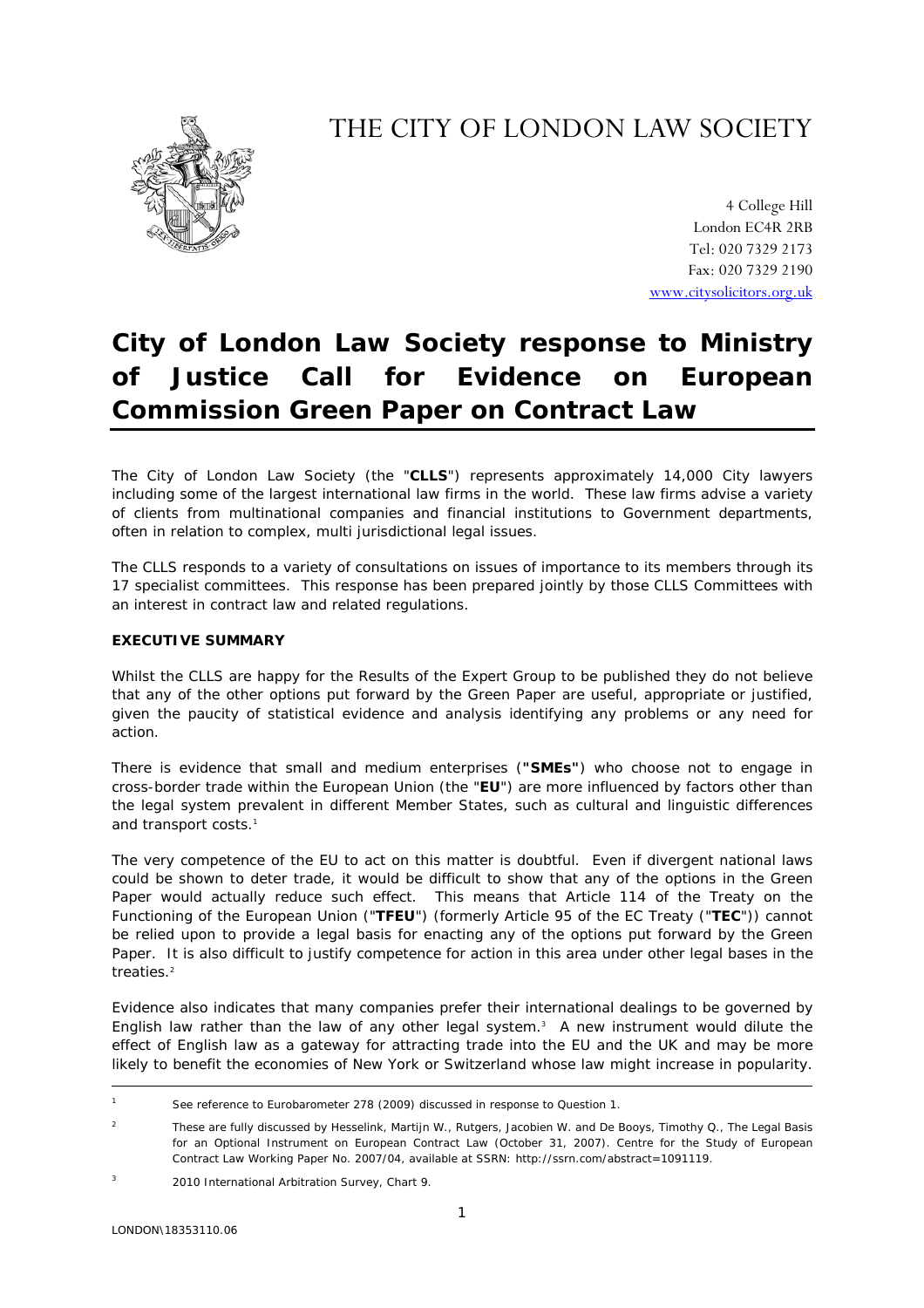The loss of trade and revenue for the Government and businesses providing legal and related services may in fact exceed any supposed benefits from the creation of a competing legal system, while limited resources would be exhausted by the unnecessary costs and uncertainties of developing and applying new laws.

There could be particular difficulties for Europe's financial centres and for legal certainty. In particular, the proposals are wholly unsuited for major financial transactions where legal certainty is an imperative. Concerns that this might become a mandatory law, would lead to a flight to non-EU jurisdictions for choice of law and dispute resolution. It is notable that while an EU jurisdiction's legal system, English law, is probably the most popular in international transactions, New York and Switzerland provide strong competition. Even an optional law would be seen as a "slippery slope" towards enforced abandonment of Member States' own systems of contract law, and ultimately other laws and would damage not only England, but also other Member States attractiveness for choice of law and jurisdiction. We believe that it would damage the EU if EU institutions were to seek themselves to contract on the terms of the proposed optional law. It is simply not suitable for major commercial transactions, matching neither the legal certainty of common law systems nor even that provided by civil law systems with specific commercial codes.

At a social level, we would note that a system of law is part of the cultural fabric of a nation or state. The optional proposal would require all Member States to have an alternative legal culture. More extreme proposals require that all Member States abandon completely their own systems of contract law (radically in the case of common law countries). This cuts across principles of preservation of cultural identity and of subsidiarity enshrined in the Treaty.

Finally there is no economic impact assessment. This is not the time to embark on the education of all the EU's lawyers and establishing a European Commercial Court, yet these steps would be essential with the proposed optional instrument, as well as more extreme alternatives. Even with those steps it would be many decades before any modest degree of legal certainty and consistency would emerge for the new system. The costs, financial in terms of training and dispute cost and in time to resolve disputes, appear, even without detailed analysis, to far outweigh any supposed benefits. It could also, coupled with other moves in the legal field (European arrest warrants, proposed EU attachment orders etc.) unnecessarily add to the anti-EU feeling engendered by the current financial crisis.

So far as the consumer acquis is concerned, harmonisation measures (eg the Directive on Unfair Terms in Consumer Contracts) already in place and the proposals presently being debated are the right way to enhance consumer confidence and have a firm basis in the Treaties. It is a policy matter whether there are any circumstances where small businesses would benefit from being afforded some of the protections afforded to consumers.

## **QUESTION 1**

## **Does the current regulation of contract law, and, in particular, any divergence of laws at national level, present problems or not?**

It is not clear that the current regulation of contract law or any divergence of national laws present a significant barrier to trade as suggested by the Green Paper.

Even the introductory section to the Green Paper is only prepared to go so far as to say that "differences between national contract laws *may* entail additional transaction costs and legal uncertainty", and that consumers and businesses having limited resources "*may* be reluctant to engage in cross-border transactions" (emphasis added). In a survey undertaken by the University of Oxford, a slight majority indicated that they thought that the existing diversity of contract laws might have a negative impact on their business, but most surveyed indicated that this would not be a deal breaker.<sup>[4](#page-1-0)</sup>

<span id="page-1-0"></span>

As discussed by Professor Stefan Vogenauer at page 8 of the "Evidence" section of the House of Lords European Union Select Committee Report on *European Contract Law: the Draft Common Frame of Reference*.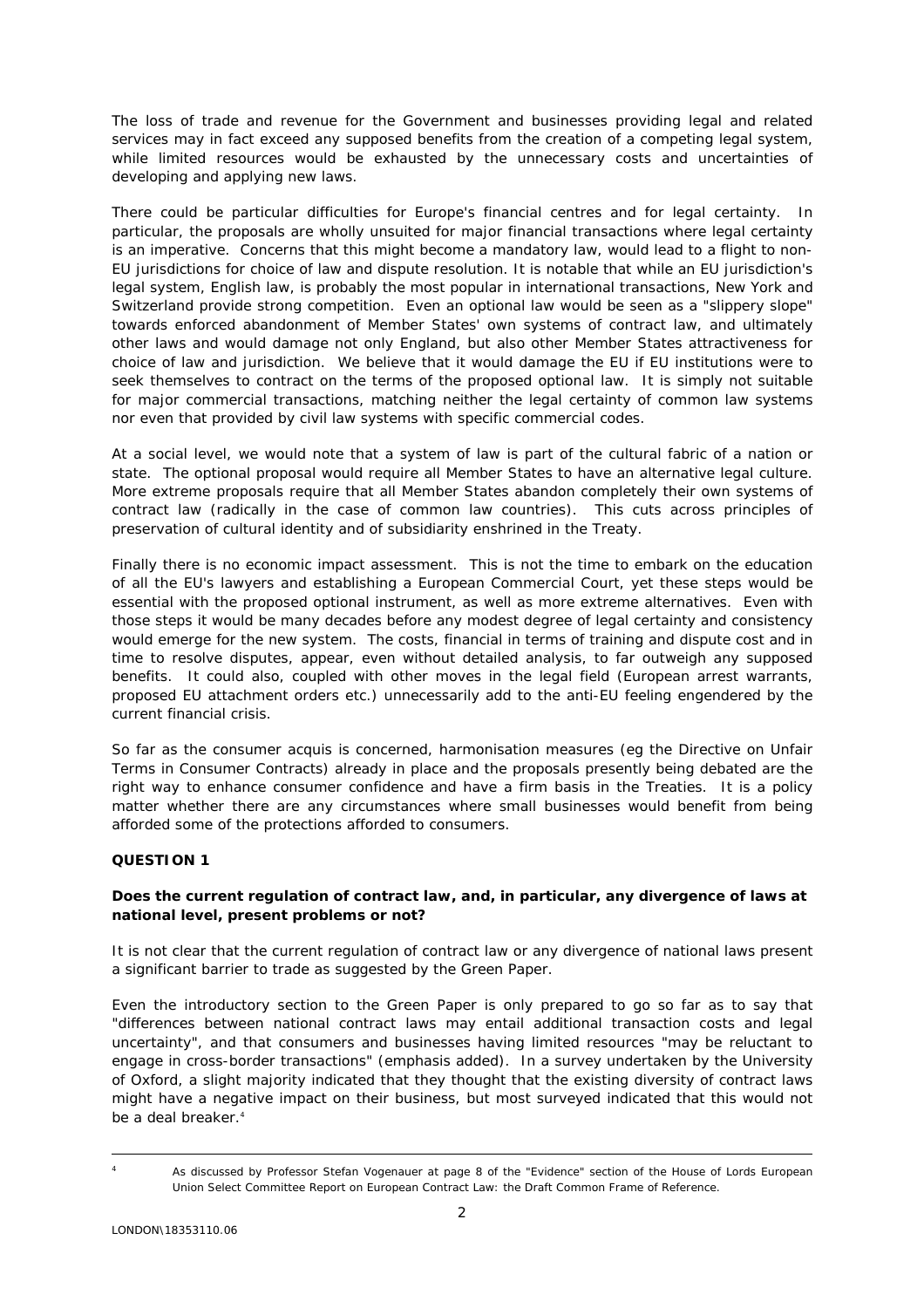The Green Paper refers to the survey in Special Eurobarometer 292 (2008) to justify the argument that there is a demand for harmonised European contract law. The question in the survey was, however, unduly simplistic and only asked whether a party would prefer a contract to be based on the other party's national law or on harmonised European law. By contrast, other surveys (and particularly Flash Eurobarometer 128 (2002)) do not support contract law harmonisation as polls have shown that more than 50% of consumers already have the same or even greater confidence in cross-border transactions than in domestic transactions while only 26% have less trust in crossborder transactions, and for these 26% the perceived problems do not include the lack of a harmonised contract law.

Against the background of these figures it is very unlikely that harmonisation of contract law in Europe will significantly reduce trade barriers, not least because such an approach will not tackle obstacles of a more practical nature. Many consumers frequently travel on business or holiday to other countries and enter into contracts (hotels, car hire, purchases etc). If their ignorance of local laws does not significantly deter them from entering into such transactions, it is not clear that even consumers currently perceive the divergence of national laws to be problematic.

Additionally, from the point of view of businesses, according to Flash Eurobarometer 278 (2009), about 70% of retailers surveyed currently refrain from cross-border transactions with consumers and, even if the laws regulating such transactions were harmonised, about 60% would still not be interested in making sales to consumers in other member states. In the assessment of most businesses, even complete legal harmonisation would leave the proportion of cross-border sales either unaffected (49%) or lead to just a small increase (37%), while only 9% would expect a substantial impact. Thus, there is no evidence to suggest the optional law would add anything but cost and confusion.

Most importantly, the survey evidence suggests that any benefits would depend on legal certainty. Yet the work to date, focused on the needs of consumers, provides for legal uncertainty in its terms (with overrides of the strict terms of an agreement on a number of different bases) and also would wholly lack the jurisprudential basis needed to resolve those uncertainties. There is no evidence to suggest the optional law would add anything but cost and confusion (and resentment by those induced to choose the option on the basis the law would be simpler for them). On the other hand, targeted measures, such as the Directive on Unfair Terms in Consumer Contracts fit into the national legal systems and provide immediate benefits to consumers throughout the EU, have fewer costs to implement and impose fewer burdens on the European Courts. However, even there the lack of resources for speedy resolution at EU level is a burden for affected litigants.

### **QUESTION 2**

**What are your views on the relative advantages and disadvantages of each of the options and sub-options identified in the Green Paper? In particular, which should be preferred and why?** 

**Option 1** *Publication of the Results of the Expert Group* 

**Option 2** *An official "toolbox" for the legislator* 

- **2(a)** *via a Commission act; or*
- **2(b)** *via inter-institutional agreement*

**Option 3** *Commission Recommendation on European Contract Law*

- **3(a)** *via encouragement for Member States to replace national laws with the European Union instrument; or*
- **3(b)** *via encouragement to Member States to incorporate the European Union instrument as an optional regime*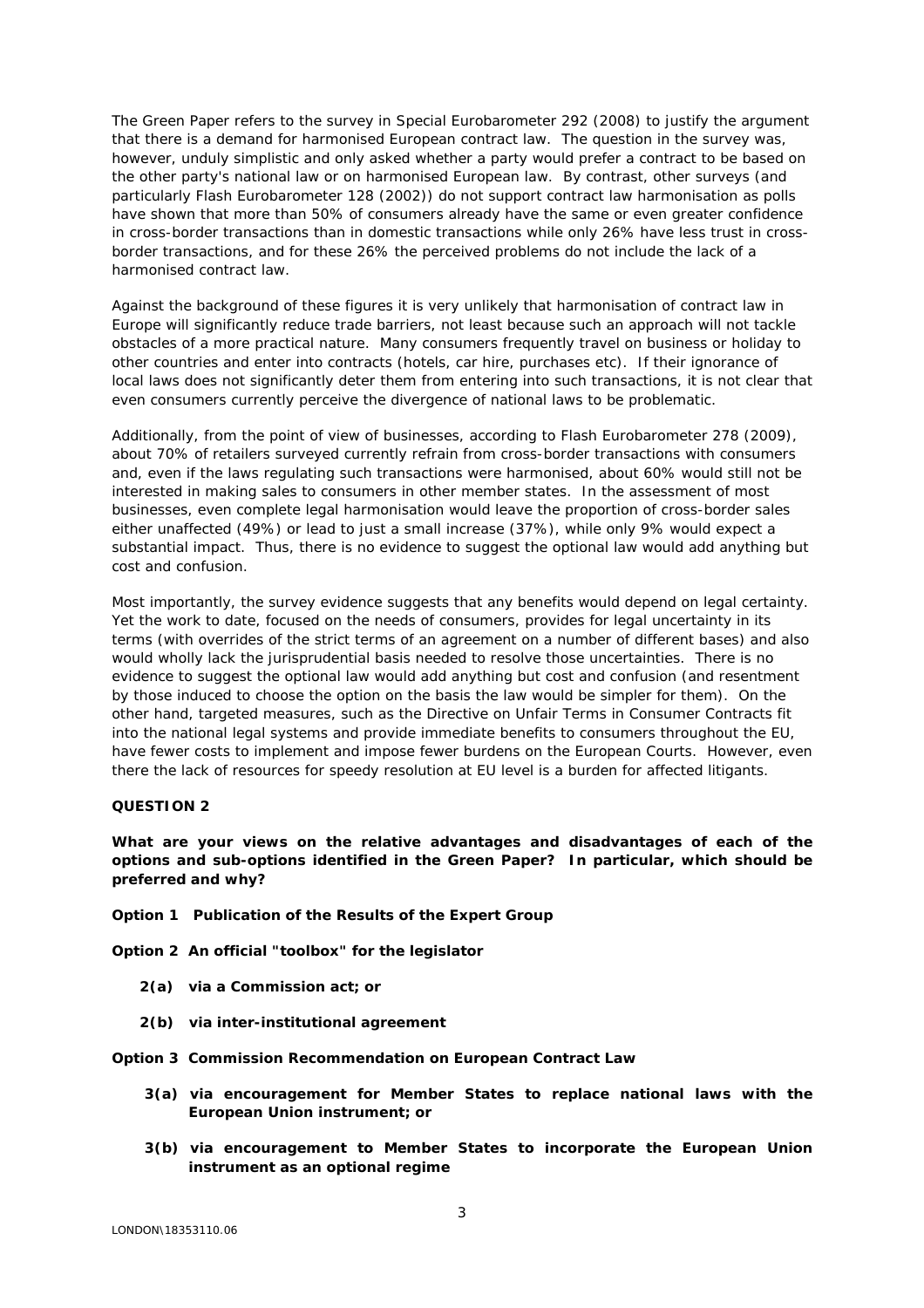**Option 4** *Regulation setting up an optional Instrument of European Contract Law* 

- **Option 5** *Directive on European Contract Law*
- **Option 6** *Regulation establishing a European Contract Law*
- **Option 7** *Regulation establishing a European Civil Code*

### **Option 1**

Given the time and resources that have already been expended on this project the CLLS recommends that this option be selected. Care must, however, be taken to avoid causing further uncertainty or incurring excessive costs, especially in light of the questionable legal basis for any action beyond a mere publication of what has been done to date.

Professor Martiin W Hesselink has suggested compiling a list of the most important questions that must be addressed when drafting an instrument of European Contract Law<sup>5</sup>[.](#page-3-0) He gives 50 examples of questions that could be asked, ranging from whether parties to a contract should be under a general duty of good faith and fair dealing to whether contracts should create third party rights. This could facilitate a wide consultation on the policy questions raised, allowing Member States to indicate what action, in each of these areas, they would or would not be prepared to accept. Thus the Commission would have a clearer idea as to whether achieving consensus is in fact possible or whether the idea of further integration should be shelved.

## **Options 2(a) and 2(b)**

The CLLS does not support the options of a toolkit if these envisage the setting out of a range of certain, specific model laws. The cost of developing a more comprehensive toolkit may outweigh any real benefits that derive from it and should not be undertaken before the costs and benefits are properly identified and evaluated.

Picking and choosing from various rules that may happen to be common to various Member States risks by-passing the different checks and balances., that may have evolved in each individual legal system. Furthermore, given the diversity of legal traditions in the EU, it may be difficult to select an appropriate and universally accepted threshold of "commonality" that must be passed for certain rules or principles to be admitted into the toolkit. This may result in an unfair imposition on some Member States of concepts that may be common to a majority but alien to, and difficult to incorporate into, the legal systems of those Member States that are not represented amongst the majority. A detailed comparison of the legal systems of Member States and the solutions they have reached on key points (which may be materially different as between the Code Napoleon and Germanic civil law systems and different again in the EU's common law jurisdictions, with numerous variations within national jurisdictions) would be valuable for the European legislator in drafting new law and assessing its impact, as well as providing a proper basis for debate on areas where harmonisation might be of value.

It may also prove difficult for the three institutions to agree a toolbox under option 2(b), especially as it would presumably need to be updated, and the updates would need to be agreed, on a fairly regular basis to reflect evolving contractual practices. This poses a significant ongoing cost if a toolkit is created and is to be properly maintain. By contrast, it may be argued that there is a lack of democratic accountability in the Commission unilaterally adopting an act which will affect all future EU legislation.

<span id="page-3-0"></span><sup>-&</sup>lt;br>5

*The Politics of a European Civil Code*, Martijn W Hesselink, ELJ 2004, 10(6), 675-697.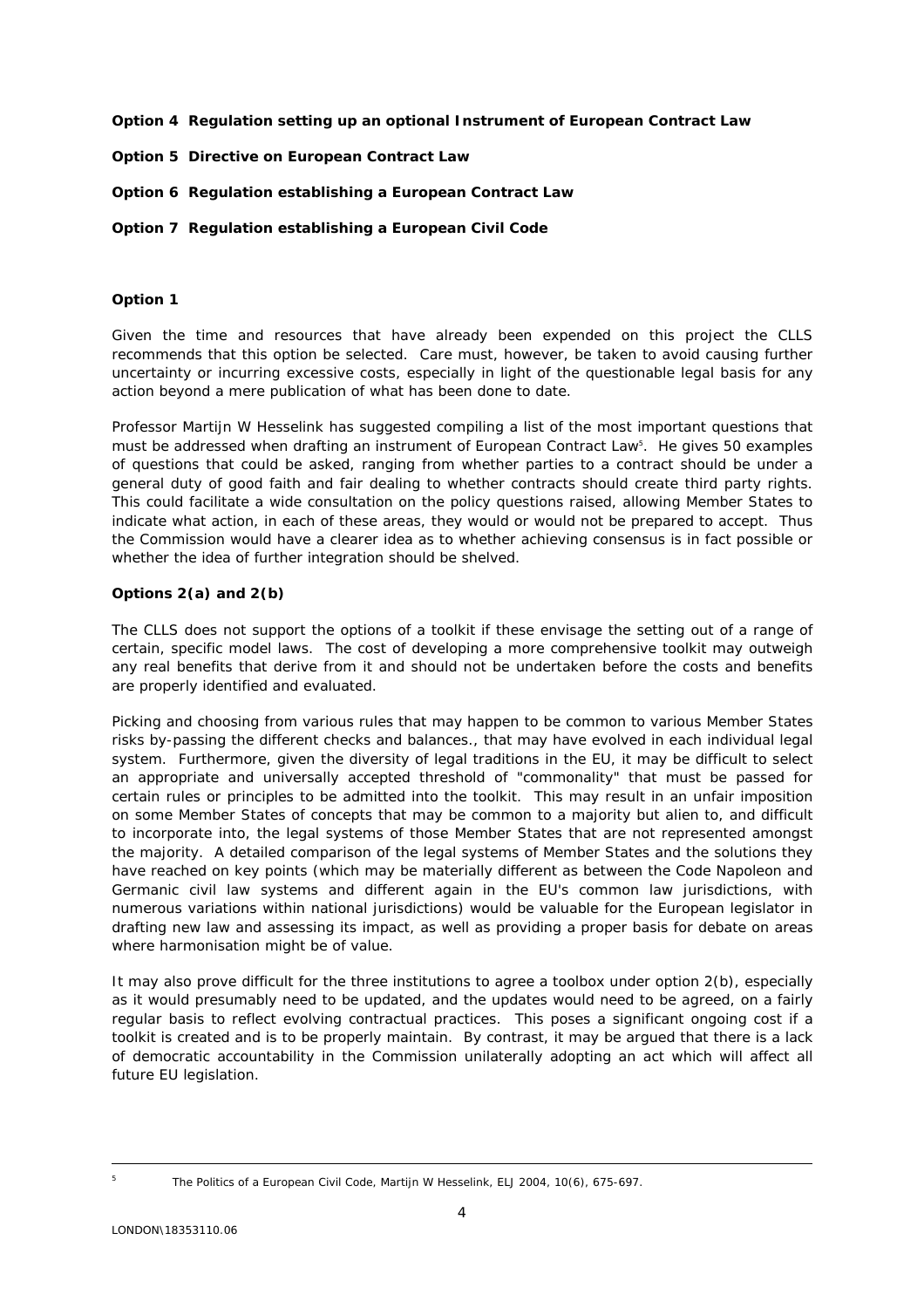## **Option 3(a)**

The CLLS opposes any encouragement of Member States to replace national laws with a new European instrument, for similar reasons as those discussed below in relation to the mandatory replacement of national laws. This option also has the additional disadvantage of failing to ensure any consistency as to where in the EU the new instrument would apply and where it would not, again undermining the stated aim of this project.

An objectionable cost would be imposed upon those Member States that do not wish to be involved – both in having to contribute to the EU resources that would be expended on the development of a whole new instrument and its enforcement via EU institutions (including the already overburdened European Courts), as well as in having to inform themselves of how the new instrument would impact upon their dealings with those Member States (if any) that would wish to participate. While states are free to engage in such projects, it is unfair to impose such burdens upon those who do not consider it acceptable for a new instrument to be created as an EU-wide initiative. Furthermore, similar projects have already been undertaken, such as UNIDROIT and, without any satisfactory form of cost-benefit analysis having been carried out, it is difficult to accept that creating a wholly new instrument would have any further benefits to offer at all.

### **Options 3(b) and 4**

The CLLS strongly opposes these suggestions, which involve the creation of an optional instrument, whether its adoption is to be encouraged (Option 3(b)) or it is to be imposed (Option 4).

Such measures are particularly objectionable in light of the Directive on Consumer Rights (which is being considered by the Committee on the Internal Market and Consumer Protection) and other measures that have been and are being developed to improve the protection of consumer rights while recognising that some Member States may wish to provide even greater levels of protection.

Creating a new legal instrument would involve significant costs and cause great legal uncertainty in three areas. The first area relates to the legal basis for a European instrument. Measures can only be adopted on the basis Article 114 TFEU if it can be demonstrated that (1) disparities in contract law have an actual, rather than theoretical, effect on market integration and (2) the proposed instrument would actually contribute to eliminating these obstacles.[6](#page-4-0) "[A] *mere finding of disparities between national rules and of the abstract risk of obstacles"* to trade is insufficient to provide a legal basis under this provision.<sup>7</sup> As set out above, there is a lack of any conclusive evidence of disparities in contract law actually deterring cross border trade in the EU. Furthermore, an optional instrument would, rather than reducing any such deterrent effect, increase it by adding yet another possibility to the equation.

Other potential legal bases for competence in this matter have also been thoroughly discussed in a working paper produced by the Centre for the Study of European Contract Law.<sup>[8](#page-4-2)</sup> The authors conclude that Article 352 TFEU (formerly Article 308 TEC) would be the most likely legal basis but that, under this measure, the content of the new instrument would have to be restricted to subjects that are most pertinent to the internal market. This implies that an entire instrument of European contract law would be difficult to justify on any presently available grounds.

Article 345 TFEU (formerly Article 295 TEC) also prohibits interference with the system of property ownership within Member States. As there are grey areas between contract and property issues

<span id="page-4-0"></span> <sup>6</sup> See the analysis of William Blair QC and Richard Brent in their article *A Single European Law of Contract*, EBL Rev 2004, 15(1), 5-21 at page 14.

<span id="page-4-1"></span><sup>7</sup> The Tobacco Directive case (joined cases C-376/98 and C-74/99 *Germany v European Parliament and Council*), at paragraph 84.

<span id="page-4-2"></span>Hesselink, Martijn W., Rutgers, Jacobien W. and De Booys, Timothy Q., The Legal Basis for an Optional Instrument on European Contract Law (October 31, 2007). Centre for the Study of European Contract Law Working Paper No. 2007/04. Available at SSRN: http://ssrn.com/abstract=1091119.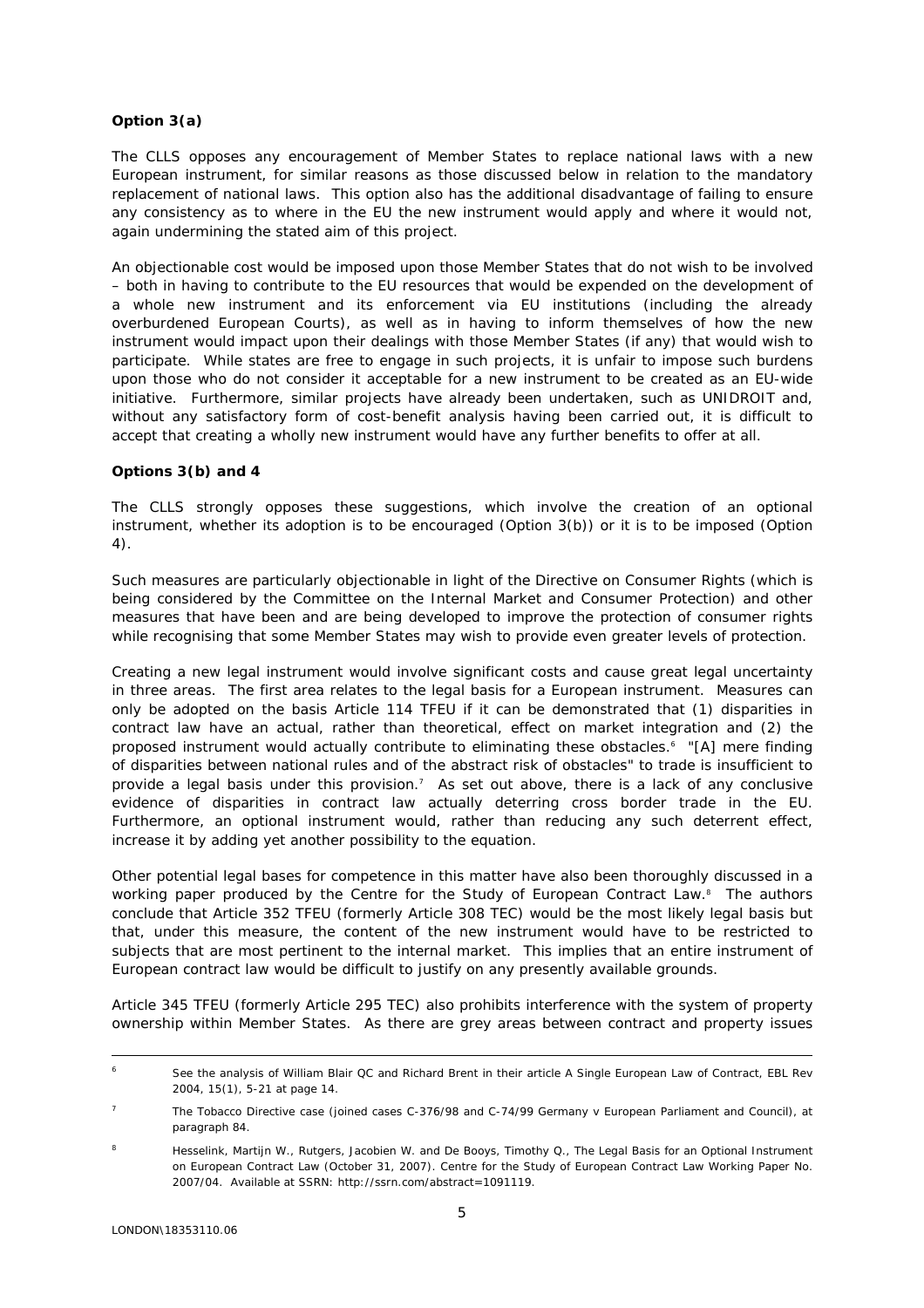which vary from Member State to Member State, this may be an obstacle to adoption of a sensible code. For example, a change on the rules on the passing of title on the sale of goods would be an interference in the system of property ownership for goods in the affected Member States. This is of particular concern as any new instrument is likely to cover the sale of goods.

The second area of uncertainty is that which is inherent in a completely new legal system that lacks any established and consistent jurisprudence to enable parties to structure their transactions or draft contracts with any confidence. Researching the different sources of law within the EU, negotiating which to select where different systems take different approaches and ensuring that the new instrument is drafted as clearly as possible pose significant challenges and costs. The Dutch Civil Code "Burgerlijk Wetboek" took 45 years to complete, from 1947, when the Dutch government instructed Eduard Meijers with the task of completely revising the code, to 1992 when the new Code was finally introduced. Moreover, a uniform code applied across 27 or more member states is likely to be considerably more challenging than a code applicable at a national level only.

Even with reference to existing cases from the jurisdictions contributing towards the new system, linguistic differences as well as differing decisions and approaches between various Member States would leave debatable issues as well as established and accepted points of law open to challenge for many decades until some form of reliable jurisprudence could be formed. Different approaches to interpretation between Member States would make it difficult to ensure consistency of interpretation or application and would further delay the development of any coherent jurisprudence. The suggested database of decisions across the EU would not have the legal effect of decisions by senior courts or the ECJ. There would be no means of knowing which one of conflicting interpretations was the correct one. It would also involve a large and costly bureaucracy in establishing and maintaining the database and translating the decisions.

The third area of substantive uncertainty relates to the provisions of the Draft Common Frame of Reference (**"DCFR"**), which is likely to provide a basis for formulating a new instrument. The CLLS considers the DCFR to contain significant flaws. A group of European academics have indicated that:

"*The text suffers from a great number of serious shortcomings*" which "*include unresolved or unconvincing policy decisions as much as ill-adjusted and inconsistent sets of rules*"*[9](#page-5-0)*

Professor Simon Whittaker has expressed the opinion that:

"*From a pan-European perspective, it possesses too many difficulties of scope and structure, suffering from complexity and a good deal of interpretative uncertainty. From the point of view of its substance, both in terms of EC law and especially of English law, its provisions affecting commercial contracts…qualify too broadly and far too uncertainly the central principles of freedom of contract and the binding force of contracts.*"[10](#page-5-1)

Businesses would need to study the new instrument and be advised on it by their lawyers in order to know whether or not they wish to agree to use it and to work out the consequences of doing so, including the implications for their usual terms of business and internal procedures. They may need to have parallel systems in place depending on the law chosen (this is why in many organisations and markets businesses often have a policy to use one legal system as the market standard for the relevant market). Given the lack of jurisprudence and the substantive uncertainty of the DCFR, businesses would be well advised to draft their contracts with more detail and background included. This would be necessary either for it to be clear what is intended and to make it less likely that a provision would be held to be unreasonable or to override some of the rules and presumptions in the DCFR. This would result in contracts being longer and more detailed, imposing further costs on businesses.

<span id="page-5-0"></span><sup>-&</sup>lt;br>9  $\frac{9}{100}$  Ibid., at page 706.

<span id="page-5-1"></span><sup>10</sup> *The "Draft Common Frame of Reference", An Assessment* by Simon Whittaker, commissioned by the Ministry of Justice, at page 11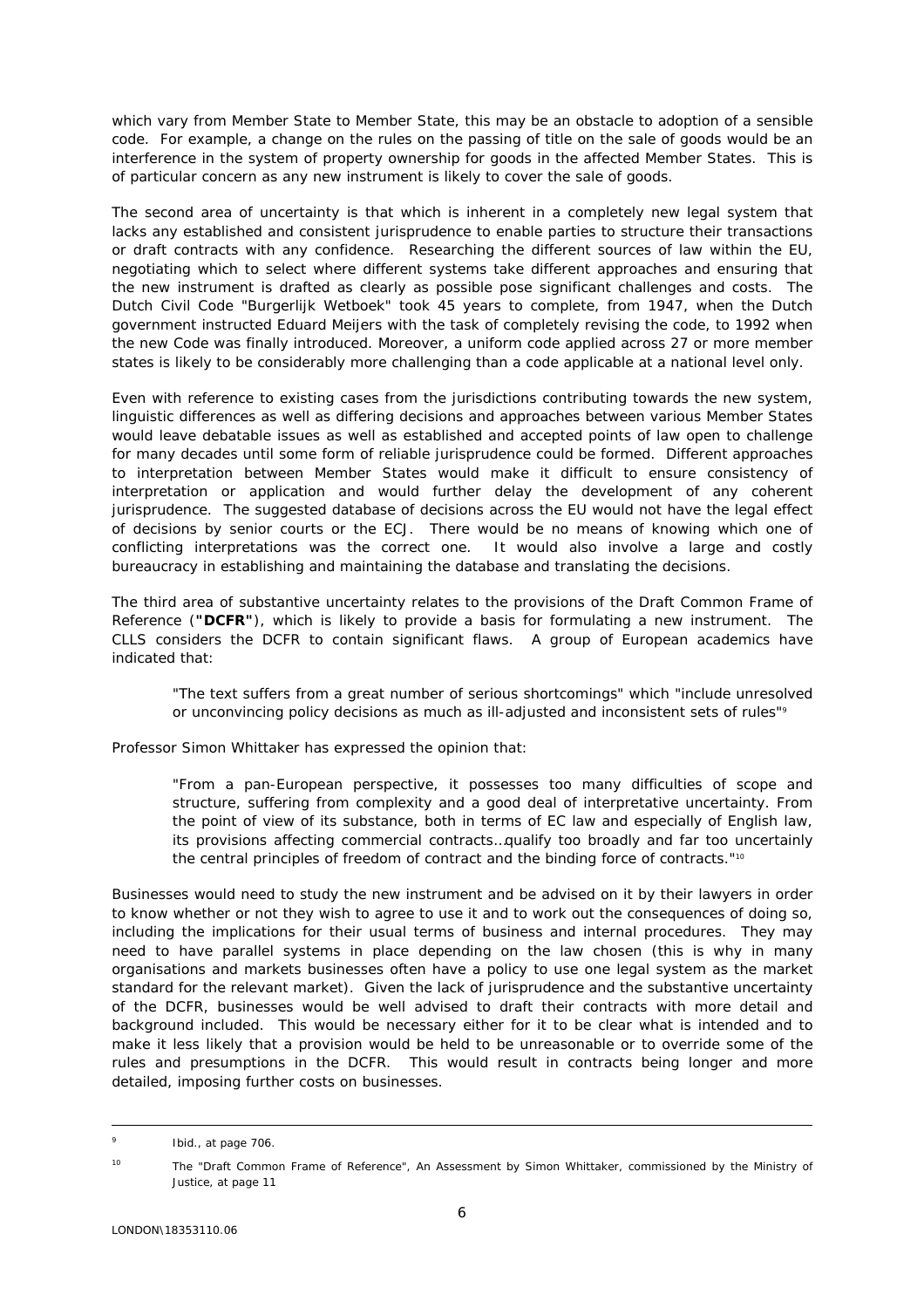There is likely to be more litigation than under national law because of parties' lack of familiarity with a new instrument, resulting in many more, longer cases and more appeals. The appeals would often be referred to the European Courts, creating lengthy delays and, for parties who are not prepared to wait, decisions likely to be inconsistent across the EU. This would impose greater costs on businesses as well as both national and European judicial systems. Furthermore, the ECJ is not equipped or staffed to perform the role of the final court for commercial cases. If they are required to cope with an even greater workload their budget will need to be greatly increased at a time when Member States are cutting budgets in far more critical areas. The suggested database of decisions of national courts would also be costly to establish and maintain, particularly with translation costs and differences in styles of judgments and the need to have a detailed process for reporting the cases in the first place.

In addition, an optional European law would not be one that national courts could leave to the parties to lead evidence on. They would have to be equipped to apply it, where chosen, with the same objectivity as if it were national law. Therefore the courts and each nation's lawyers would need to know the law and how it differs from their own and be prepared to refer uncertain areas to the European Courts.

Further costs would be created as national systems of tort/delict and property law would apply alongside the new law. While the effect of the Rome II Regulation is that a choice of national law or the application of national law rules in the absence of choice will lead to the application of one national system of law to overlapping issues in contract and tort/delict (for example negligence claims which may be framed in contract or tort), where the new contract law was chosen, two legal systems would inevitably become involved, taking away the benefits of Rome II. In addition, the choice of law or court by parties can often eliminate the operation of different legal systems at the interface of property and contract law. For example a contract relating to real property will be governed by the law of the place where the property is, even when it is not itself an instrument creating an interest in land which needs to be recognised under the relevant legal system. For goods the law chosen for the contract will cover the passing of title and will often be the place of manufacture or delivery of the goods. While some intellectual property rights are created under EU law, their enforcement once created is governed by national law, and others remain unharmonised by EU law (even though most Member States may have adhered to relevant international treaties). In short a choice of the new law would be a choice of multiple laws with added complications, not a simplification for the parties. Even in the field of intellectual property the move to an EU wide law has been approached very cautiously and an EU contract law, capable of affecting everyday transactions, should not be contemplated in the short term.

Given the costs and uncertainties involved, parties in business to business contracts would be unlikely to select the new instrument as opposed to better established existing systems. The 2010 International Arbitration Survey (the **"Survey"**) has found that familiarity and experience is one of the most important factors taken into account by companies when selecting the law that will govern their disputes.[11](#page-6-0) This makes a new instrument highly unlikely to be selected in business to business transactions, especially since many companies never use trans-national laws or rules to govern their disputes.[12](#page-6-1) Furthermore, those businesses that are willing to trade across EU borders are not necessarily deterred from doing so by the difference in local legal systems and those that are unwilling to do so tend to take other factors, such as language and culture, into account rather than the governing law in other Member States.<sup>13</sup>

In business to consumer cases a major issue would be to whom the choice should be given whether or not to opt into a new instrument. If the choice were to be assigned to the business the optional instrument would be unlikely to be selected for the reasons considered above. It would

<span id="page-6-0"></span> <sup>11 2010</sup> International Arbitration Survey, Chart 8.

<span id="page-6-1"></span><sup>12</sup> Most relevantly, 58 per cent. of companies surveyed never used general principles of law, commercial practices or fairness and equity, only 16 per cent. used them often; 53 per cent. never used international treaties or conventions, only 6 per cent. used them often; and 39 per cent. never used commercial law rules contained in codifications while only 14 per cent. used them often (2010 International Arbitration Survey, Chart 12).

<span id="page-6-2"></span>*<sup>13</sup>* See references to Eurobarometer surveys discussed in response to Question 1.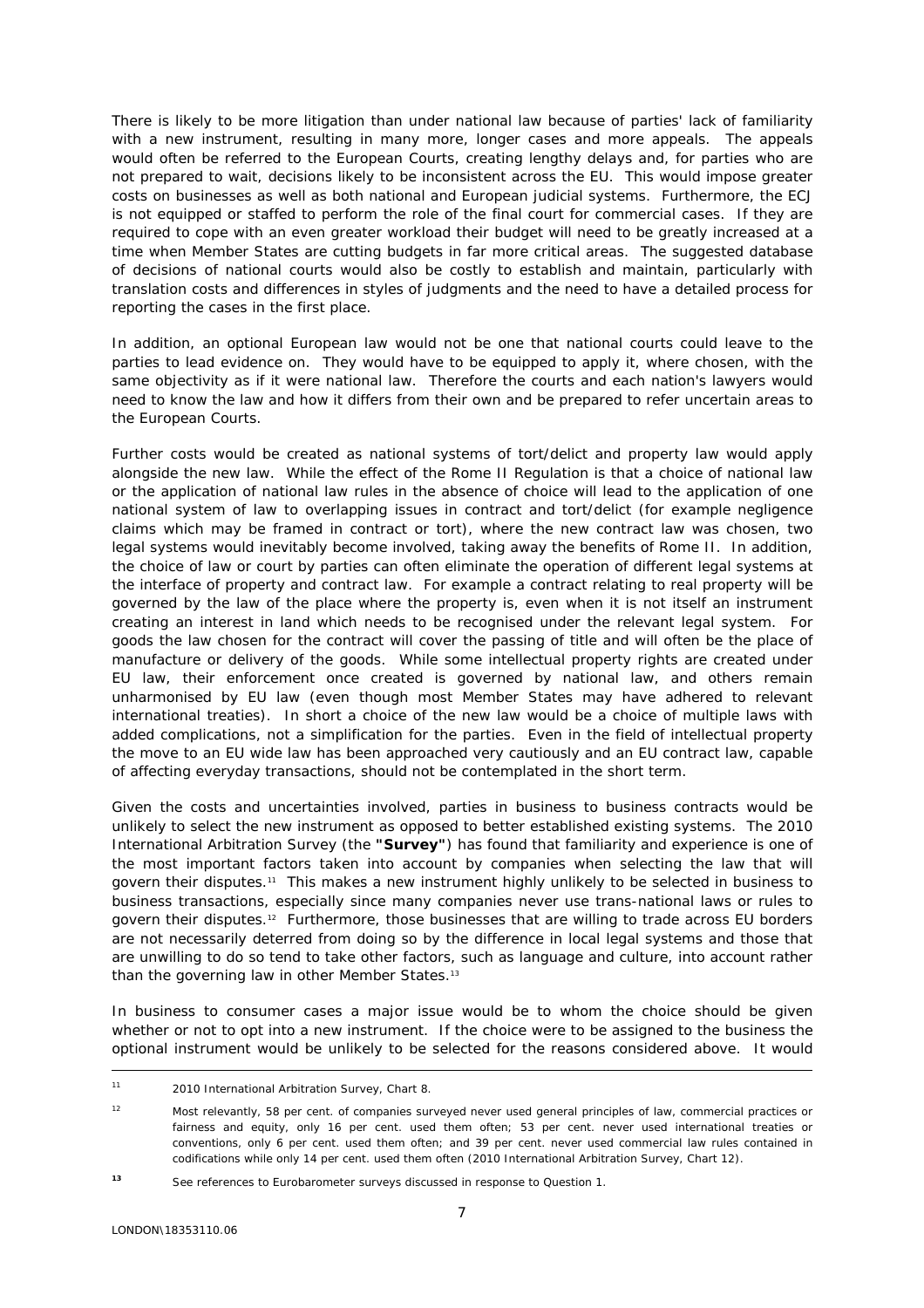be more likely for the choice to be given to consumers, in order to protect their position. There is no evidence that consumers would consider a new instrument, untested and unfamiliar, in preference to the law of their home Member State (as presently available under the Brussels Regulation 44/2001). If consumers do select the optional instrument, this would essentially impose a two-tier system on SMEs and other businesses. The result would be to further increase costs to businesses, which would have to comply with the new instrument in addition to other legal systems that would otherwise be selected by other consumers or traders with whom they deal.

## **Options 5, 6 and 7**

The CLLS very strongly opposes these options, all of which effectively result in the abolition of national contract laws and impose very significant costs and uncertainties on consumers, SME's, large businesses and Member States.

The consequences of introducing a new legal system have been discussed above and are equally relevant in relation to these options. A compulsory instrument would also be even less justifiable, given the lack of a demonstrable impact on trade of divergent national laws and the lack of evidence that these measures would reduce any such deterrence of trade. A compulsory instrument, given the uncertainties and costs involved in understanding and applying a new instrument and resolving any disputes that may arise, would create a strong deterrent to international trade.

A compulsory instrument will not only fail to promote trade with or within the EU, it will also undermine the positive effects of English law and other well-resourced national legal systems in attracting worldwide trade to the EU. The selection of English law as the governing law by global parties makes a significant contribution to national and European exports not only from the legal profession, but also related services such as banking, accountancy and insurance. The abolition of English contract law will result in a loss of revenue that will be detrimental to England and the EU as a whole, given that many companies use England as a gateway to trading with the whole of the EU. A globally popular legal system should not, therefore, be sacrificed by the imposition of a compulsory instrument that is not internationally accepted and weakens the attraction of the EU as a global trading partner. There would be a similar effect for other national systems, where uncertainty about the new law would be likely to push those preferring a civil law framework to Swiss law. As choice of jurisdiction often follows choice of law, this would also damage EU centres of dispute resolution, including London, Paris and Stockholm.

The findings of the 2010 International Arbitration Survey suggest that, rather than encouraging businesses to adopt a compulsory instrument of European contract law, the replacement of English law may push them towards using New York or Swiss law (Swiss law being the Civil law system most commonly chosen in international contracts, having the advantage of a developed and well understood jurisprudence and good dispute resolution services, both in courts and arbitration).[14](#page-7-0)  The Survey quotes references to familiarity, foreseeability, certainty and predictability; a "well developed jurisprudence" and "international acceptance" as influencing the choice of law. These were particularly relevant to the popularity of English law, in combination with the prevalence of the English language and its acceptance throughout the world, making it more appropriate to cross-border trade. By contrast, any European instrument would suffer from the difficulties of uniform application using different languages and legal backgrounds. Thus, replacing English law with a new compulsory instrument would frustrate the desires of mercantile parties throughout the world and would be unpopular amongst those upon whom it is imposed as well as non-EU parties.

<span id="page-7-0"></span>

 <sup>14</sup> 44 per cent. of companies surveyed most frequently choose the law of their home jurisdiction when they are free to do so. 25 per cent. select English law, 9 per cent. choose Swiss law and 6 per cent prefer the law of New York. The next most popular European jurisdiction is French law, with only 3 per cent. of companies surveyed choosing their disputes to be governed by this (2010 International Arbitration Survey, Chart 9).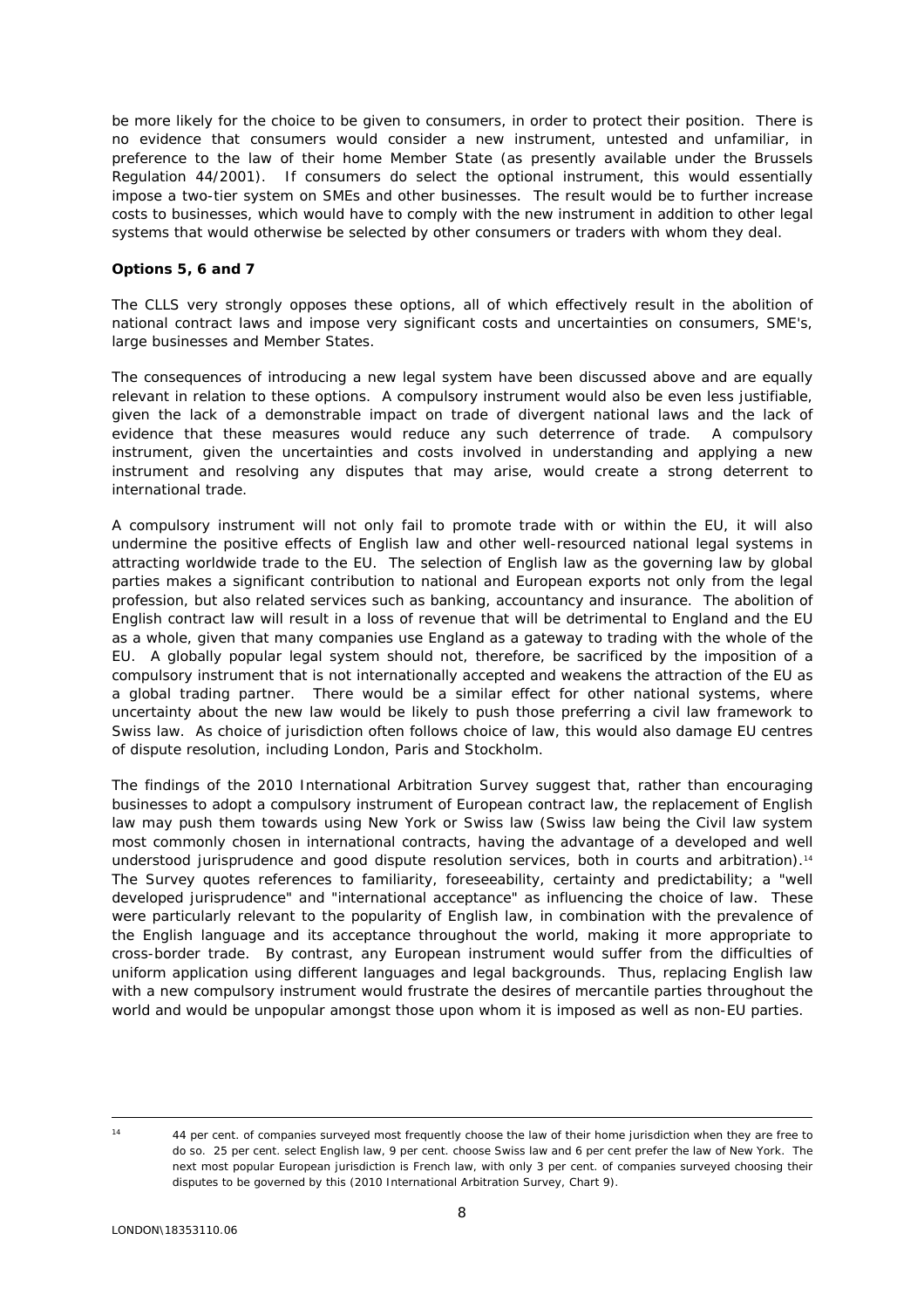#### **QUESTION 3**

### **Should any future work/response cover business to business contracts/business to consumer contracts/on-line transactions or all of the above? Should it regulate domestic as well as cross-border contracts?**

The CLLS believe that domestic contracts and business to business contracts (regardless of the size of the business) should be excluded from the scope of any future work. Efforts should be devoted to the Consumer Rights Directive, which is the proper forum for consumer and perhaps online transactions, rather than the excessively broad options suggested in the Green Paper.

Businesses are generally more familiar with the legal systems of the Member States in which they operate than consumers would be, reducing the need for any measures affecting business to business transactions. The forum for standardising the rights of consumers, where appropriate, should be the Consumer Rights Directive (and on-line contracts with consumers should be dealt with as part of the review of consumer law), not through the introduction of a whole new contract law. It is possible to superimpose the consumer protection aspects onto national contract law as has been done in the past. This would achieve the desired political and economic outcomes without incurring the disadvantages of the legal uncertainties mentioned in response to Question 2 and at less cost both for the public and private sector.

Much is made of the importance of extending consumer protection laws to SMEs. SMEs also need certainty of meaning and enforceability in relation to their contracts with other businesses. While larger businesses are better placed to deal with the significant additional costs of understanding any new optional or compulsory instruments, the cost in time and money for SMEs will be disproportionately high. The experience of the Netherlands in relation to the implementation of their new civil code in 1992 was that this resulted in increased costs to businesses and impacted disproportionately on SMEs.

The Green Paper suggests that on-line transactions are particularly affected by having multiple contract laws within the EU, however the underlying problems (i.e. that parties may be unfamiliar with foreign laws, may have to incur the cost of hiring lawyers expert in those foreign laws, and may be unhappy about using foreign laws but may be prevailed upon to do so by the other party to the transaction) are the same for on-line transactions as for other transactions. The Green Paper does not appear to have suggested any particular ground to formulate special rules for online transactions. Rather than suggesting measures with potentially significant consequences, evidence should be gathered regarding whether trade is in fact deterred by the divergence of applicable laws in on-line transactions, or whether more proportionate and less costly or extensive options can be formulated, for example, clarifying *which* legal system should apply.

Furthermore, the problems highlighted by the Green Paper in relation to trade do not arise in relation to purely domestic transactions. A contract between two parties in one state with no cross border element will be governed by the local law of that state (unless, unusually, the parties were to agree otherwise). There is no confusion nor any additional transaction costs resulting from a choice of laws. Thus there is no justification for any EU measures that will extend into a purely domestic context, although creating a separate regime for cross-border transactions would also be unlikely to further the stated aim of the Green Paper. If the motive for such measures is consumer protection, then they should not be created in such a way as to affect the entire sphere of contract law.

In contracts concerning the financial markets, in determining the capital requirements of financial institutions, the ability to net transactions and set-off matching assets and liabilities is crucial. In the absence of legal opinions that this can be done, institutions would have to account for their positions on the basis of their gross positions and not their net positions. If the meaning and/or enforceability of their contracts was unpredictable (for example because of the lack of jurisprudence or the discretions given to courts by an optional instrument based on the content of the DCFR), we understand that the opinions would not be able to be given with sufficient certainty to satisfy the requirements of the institutions' regulators. Accounting for gross positions could